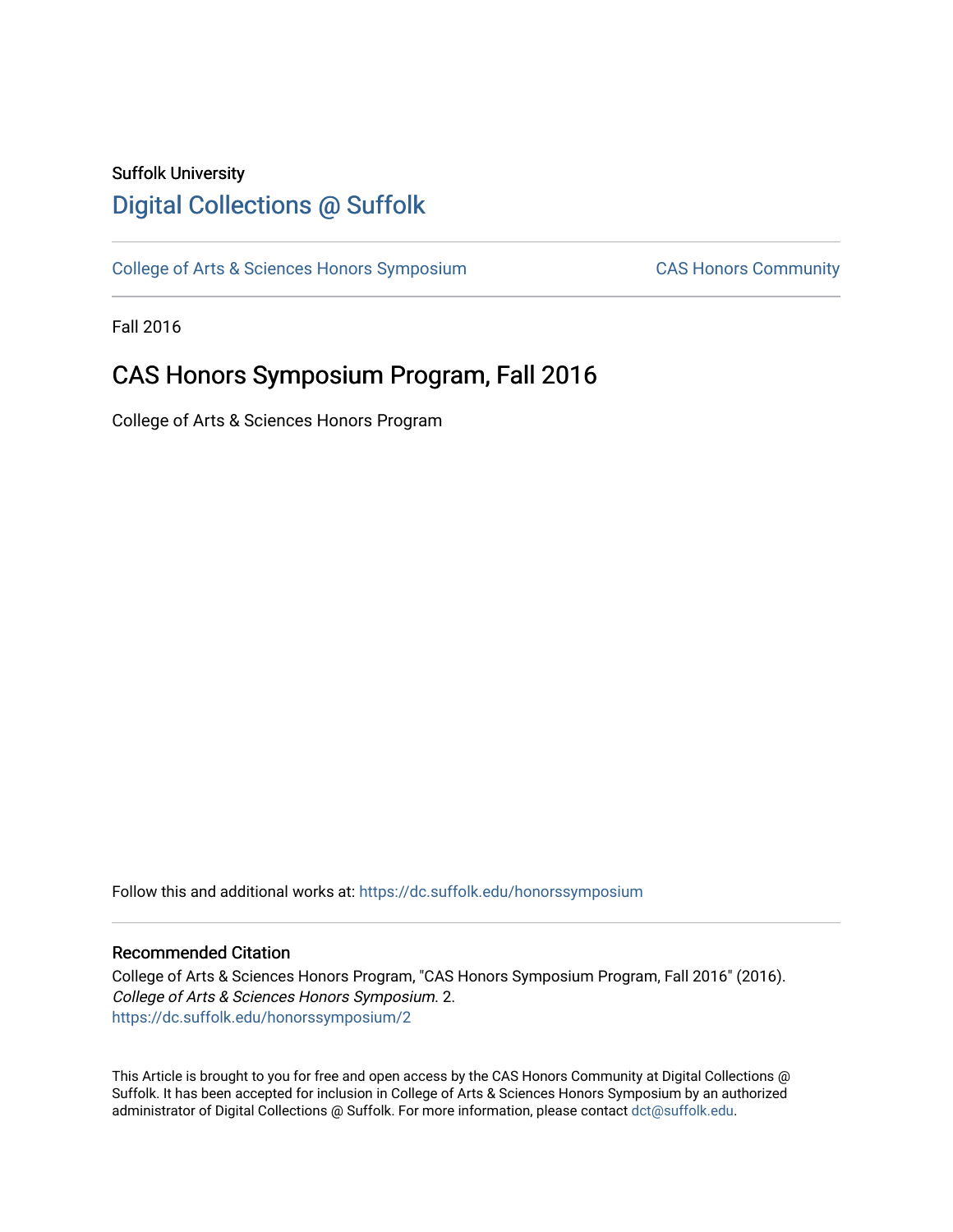## **Fall 2016 Honors Seminar for Freshmen Courses**

### **SF H116, Enlightened Insanity, Professor Barbara Abrams.**

Rain or shine, the great 18th century Enlightenment philosophers would meet at the famous cafes of Paris to discuss their ideas, and to observe and criticize society. From these informal debates emerged ideas that are at the core of our modern understanding of the nature of society, marginality, human nature, civil rights, the essence of creativity and genius. Come join us in the quest to understand, define, observe, and analyze the key ideas and concepts of these great thinkers, such as Rousseau, Diderot, and Voltaire, still so relevant in our time. We will read key works of these creative thinkers and philosophers. We will enrich our experience and understanding through the use of film, theatre performances, museum visits, as well as the occasional cafe debate.

#### **SF H1148, Brave New Worlds, Professor Leslie Eckel.**

Explores themes of adventure, self-discovery, exile, and culture shock in classic and contemporary travel writing (including fiction, poetry, and non-fiction) as well as film. Students will experiment with creative writing of their own, develop theories of cosmopolitan world citizenship, travel through the city of Boston on field trips, and team up to learn

(Continued on back page)

(Continued from page 2 flap)

about different countries in Suffolk's global network of study abroad programs.

Students will be presenting their study abroad team project posters on Australia, England, Ireland, Japan, Italy, and Spain, which they worked on as part of this course.

# **Welcome to the Fall 2016 Honors Symposium**

**Wednesday, December 14, 1:00 PM, Sargent Hall**

WICKED SMART PEOPLE DOING WICKED COOL THINGS

**Suffolk University** Honors Program 73 Tremont Street, 12th floor Boston, MA 02108